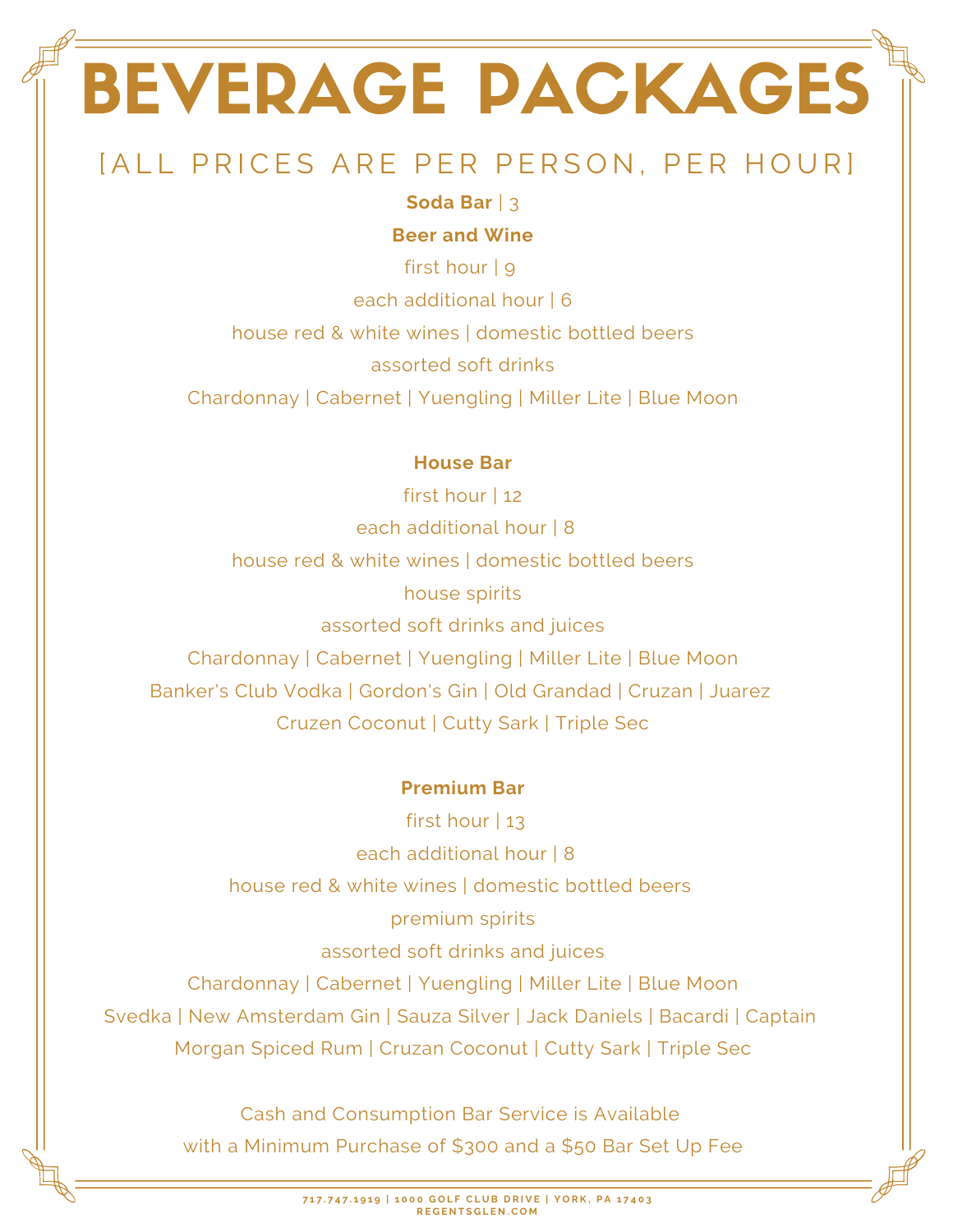## **A L A C A R T E B E V E R A G E P R I C I N G**

## **Spirits**

House Brands | 5 Premium Brands | 7 Signature Cocktails | based on selection

## **Wine**

House Wines | 6 Chardonnay | Pinot Grigio | White Zinfandel Cabernet Sauvignon | Merlot | Pinot Noir

## **Beer**

Domestic Bottle | 4 Craft Beers & Ciders | based on selection

## **Champagne**

'House' Brut Champagne 750ml | 25 'House' Prosecco 750ml | 35 Martini & Rossi Asti Spumante 750ml | 40